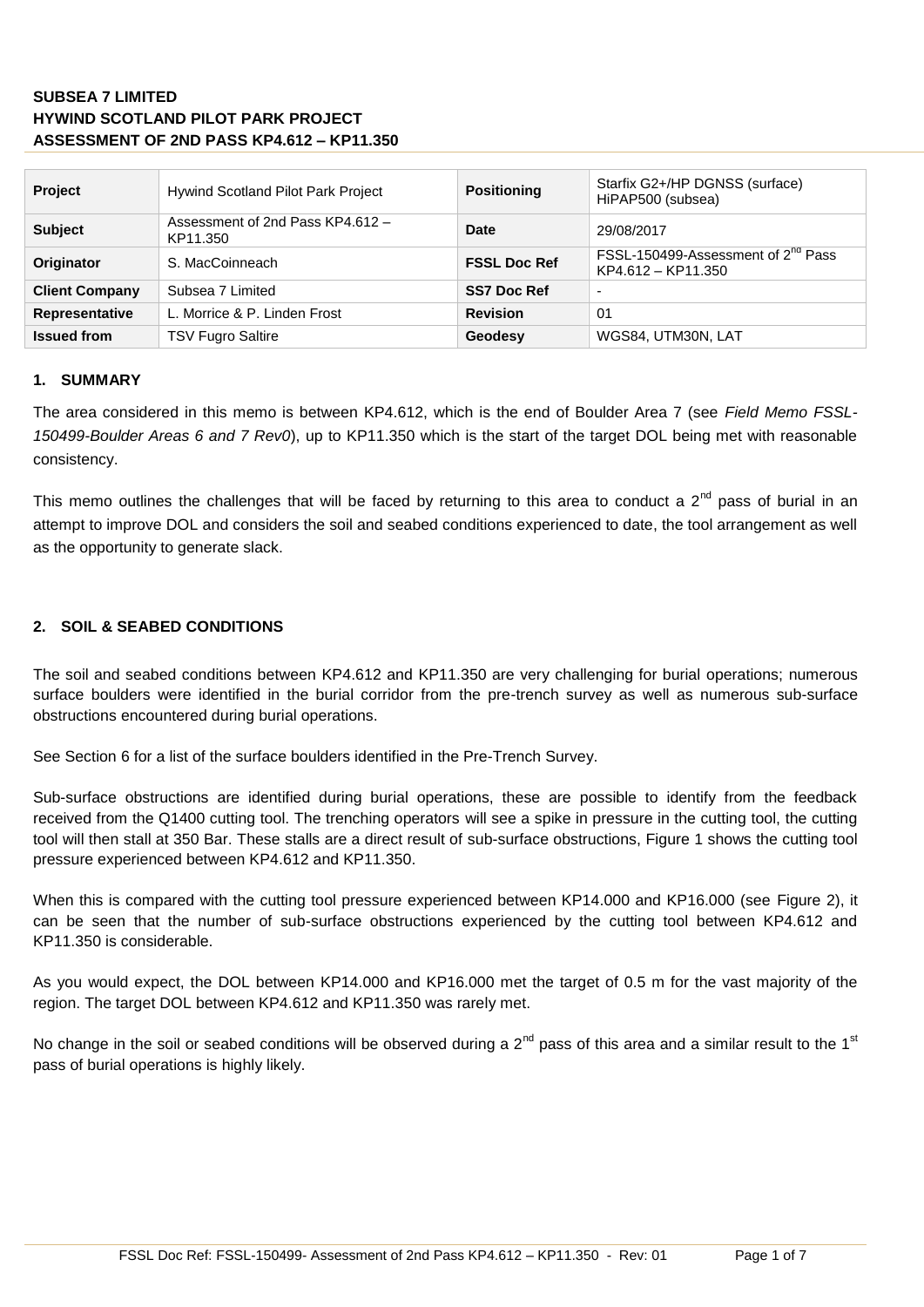

<span id="page-1-0"></span>

<span id="page-1-1"></span>**Figure 2: Cutting Tool Pressure KP14.000 - KP16.000**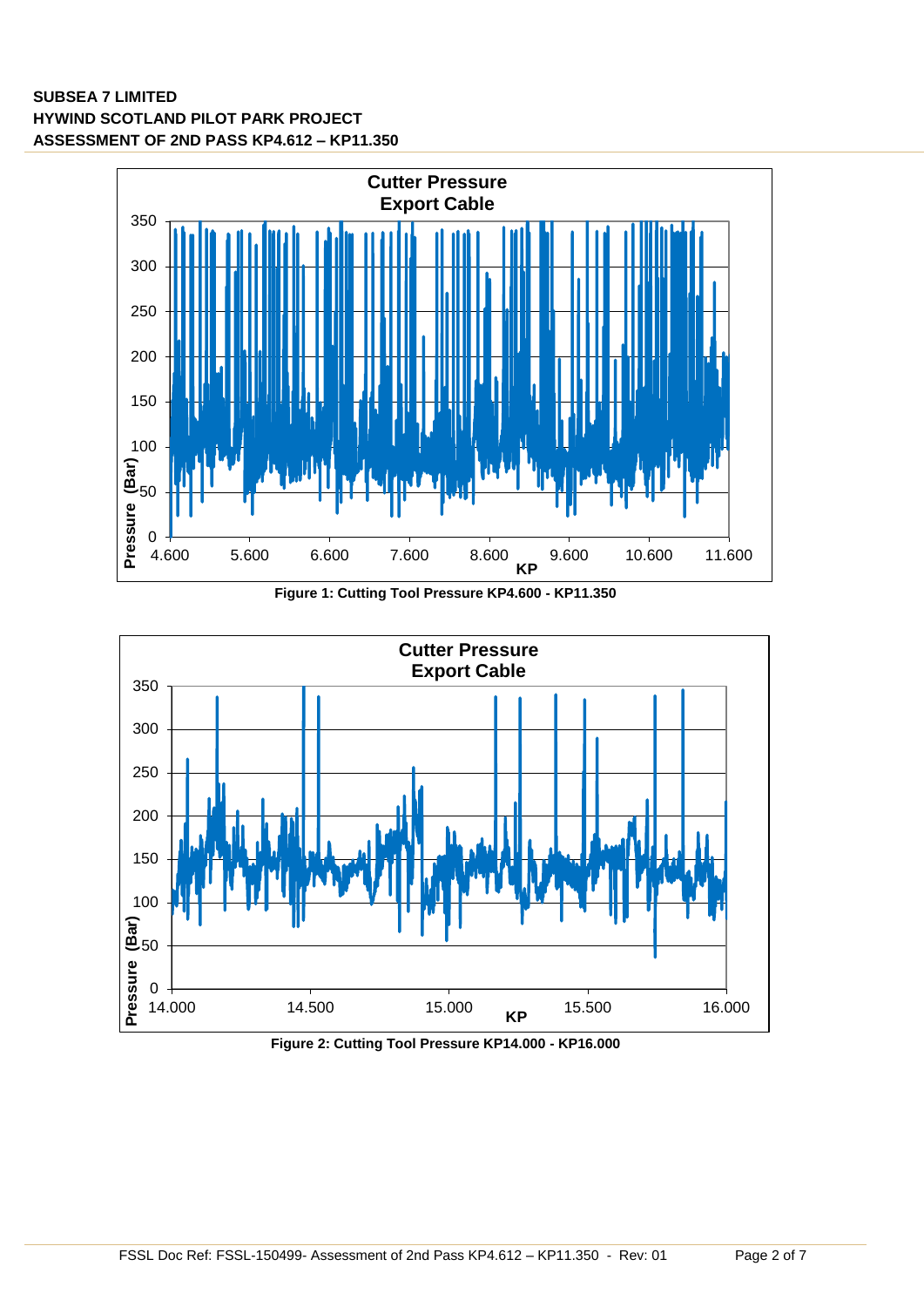## **3. CUTTING CONFIGURATION**

FSSL carried out trials in 2013 with the intention of comparing the efficiency of the Cutting Tool in the current 'scoop' arrangement against the hybrid 'scoop/pick' arrangement. The purpose of the trial was to determine the most efficient tool arrangement as well as to determine the tool arrangement which was most capable of dealing with sub-surface obstructions i.e the tool which suffered least chain stalls.

A description of the trial locations can be seen below in [Figure 3,](#page-2-0) it can be seen that locations D and H East were trialled with both the scoop arrangement and hybrid pick/scoop arrangement. Both locations showed frequent surface boulders with high strength clay.

| <b>No</b>      | Route      | <b>Distance</b><br>[ <sub>m</sub> ] | Comment                                                                                | Chain<br>Type | <b>Average Trenching</b><br><b>Speed</b><br>[m/h] |                | <b>Expected Clay</b><br><b>Undrained Shear</b><br><b>Strength</b><br>[kPa] |         | Expected<br>Boulder/debris<br>$<$ 1 m density | # Chain Stalls per<br>100 m route<br>length |
|----------------|------------|-------------------------------------|----------------------------------------------------------------------------------------|---------------|---------------------------------------------------|----------------|----------------------------------------------------------------------------|---------|-----------------------------------------------|---------------------------------------------|
|                |            |                                     |                                                                                        |               | excl.<br>stops                                    | incl.<br>stops | min                                                                        | max     |                                               |                                             |
| 1              | D          | 290                                 | Straight route<br>with turn at the<br>end of route                                     | Scoops        | 87                                                | 68             | 100                                                                        | 200     | frequent                                      | 7.6                                         |
| $\overline{2}$ | Е          | 290                                 | Straight route<br>with turn at the<br>end of route                                     | Scoops        | 90                                                | 77             | 110                                                                        | 150     | occasional                                    | 2.4                                         |
| 3              | н<br>West  | 412                                 | Bi-linear route.<br>Located inside<br>scarplough<br>remediated area<br>incl. crossover | <b>Hybrid</b> | 128                                               | 100            | 100                                                                        | 125     | frequent                                      | 4.4                                         |
| 4              | н<br>East  | 310                                 | <b>Bi-linear</b>                                                                       | Hybrid        | 103                                               | 75             | 100                                                                        | 125     | frequent                                      | 7.7                                         |
| 5              | D<br>South | 180                                 | Straight route<br>with turn at the<br>end                                              | <b>Hybrid</b> | 35                                                | 33             | 100                                                                        | 200     | frequent                                      | 18.3                                        |
| 6              | т          | 304                                 | Circular route                                                                         | Scoops        | 91                                                | 72             | unknown                                                                    | unknown | occasional                                    | 2.0                                         |
| 7              | н<br>East  | 179                                 | <b>Bi-linear</b>                                                                       | Scoops        | 117                                               | 95             | 100                                                                        | 125     | frequent                                      | 7.3                                         |
| 8              | к          | 149                                 | Straight route<br>with turn at the<br>end of route                                     | Scoops        | 59                                                | 50             | 150                                                                        | 150     | occasional                                    | 6.0                                         |

**Figure 3: Trial Locations**

<span id="page-2-0"></span>A comparison between these two areas is summarised below in [Figure 4,](#page-2-1) it can be seen that the scoop arrangement performed better in terms of speed of operation in both locations. The pick/scoop hybrid tool had on average twice as many stalls in Location D, indicating a higher susceptibility to sub-surface obstructions. No significant difference between the number of chain stalls experienced in Location H can be seen between the two arrangements.

|               | <b>Trial Locations</b> | Scoop | <b>Pick Hybrid</b> |
|---------------|------------------------|-------|--------------------|
| Average speed |                        | 87    | 35                 |
| [m/h]         |                        | 117   | 103                |
| Chain stall   |                        |       |                    |
| average       |                        |       |                    |
| distance [m]  |                        |       |                    |

**Figure 4: Comparison between Scoops and Pick Hybrid**

<span id="page-2-1"></span>In summary, the trials conducted show that the current scoop arrangement is the most efficient option for the Q1400 cutting tool both in terms of speed of operations and ability to manage sub-surface obstructions.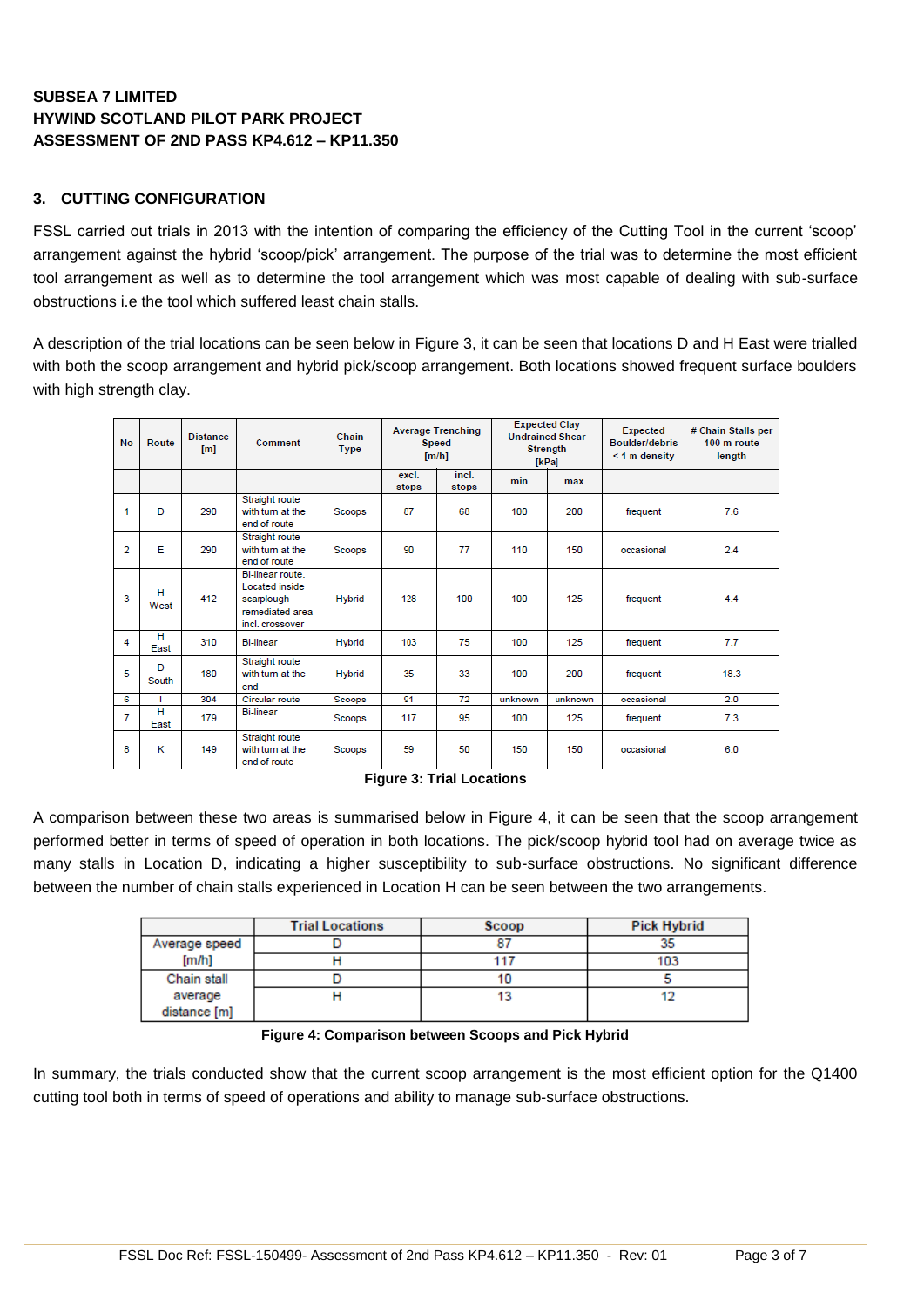#### **4. CABLE SLACK GENERATION**

Slack is required in order to be able to lower the depressor during burial operations. The trenching team utilise opportunities to generate slack where possible, this is generally during an alter course where the trencher is able to cut the corner, thereby generating slack in order to lower the depressor. See [Figure 5](#page-3-0) below showing an example of an opportunity to generate slack during the export route, the annotated trencher path is exaggerated to illustrate the intention of the operation.



**Figure 5: Trencher Generating Slack on Export Route**

<span id="page-3-0"></span>A concern of returning to KP4.612 to conduct a  $2^{nd}$  pass of up to KP11.350 is that there will be very little slack in the cable in order to load the cable initially and then be able to lower the depressor. The Q1400 will have used all available slack during the  $1<sup>st</sup>$  pass.

It is likely that very little slack will be available to the Q1400 during a  $2^{nd}$  pass of trenching.

## **5. CONCLUSIONS**

In conclusion, it is believed that the soil and seabed conditions experienced on site to date between KP4.612 and KP11.350 would indicate that there is very little chance of achieving the specified or improved DOL.

The current tool arrangement using scoops is the most efficient arrangement available to FSSL.

It is also believed that there will be little opportunity to generate slack during a  $2^{nd}$  pass of trenching meaning that the Q1400 will struggle to lower the depressor during operations.

Returning to conduct a  $2<sup>nd</sup>$  pass would also introduce an increased risk to the cable due to the increased handling required and the potential for unloading the cable onto boulders which would require ROV intervention to resolve.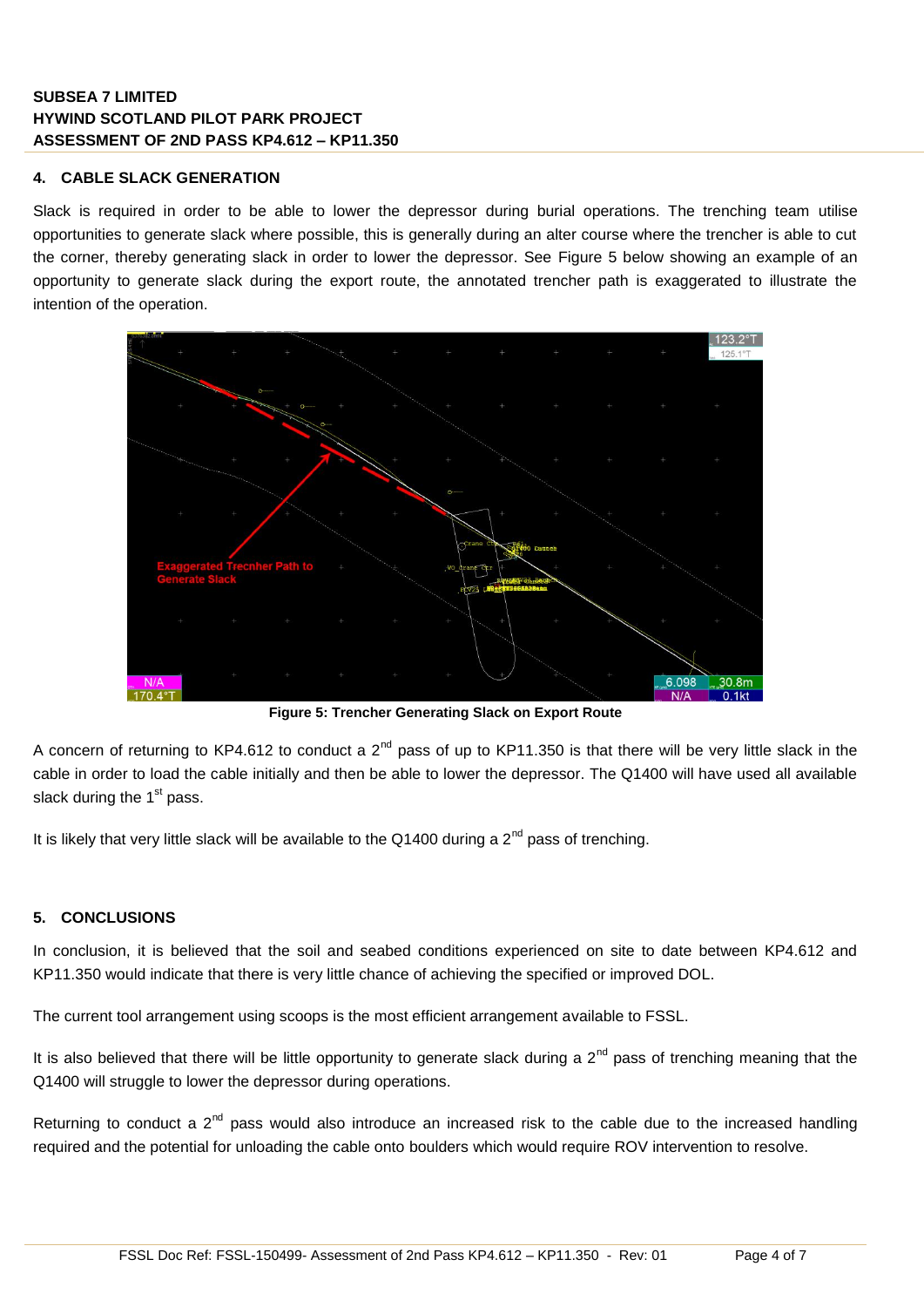#### **6. SURFACE BOULDERS IDENTIFIED**

| <b>Boulder</b> | <b>KP</b> | <b>DCC</b> | Approx. Size (LxWxH)           | Comment                |
|----------------|-----------|------------|--------------------------------|------------------------|
| 1.             | 4.667     | $-0.92$    | $0.64 \times 0.70 \times 0.42$ | <b>Boulder</b>         |
| 2.             | 4.762     | 1.94       | $0.99 \times 0.91 \times 0.23$ | <b>Boulder</b>         |
| 3.             | 4.908     | $-2.26$    | $0.98 \times 0.58 \times 0.30$ | <b>Boulder</b>         |
| 4.             | 4.966     | 0.03       | $0.71 \times 0.38 \times 0.15$ | <b>Boulder</b>         |
| 5.             | 5.210     | $-0.34$    | $0.43 \times 0.67 \times 0.18$ | <b>Boulder</b>         |
| 6.             | 5.702     | $-4.59$    | $0.55 \times 0.66 \times 0.36$ | <b>Boulder</b>         |
| 7.             | 5.865     | $-3.35$    | $0.62 \times 0.91 \times 0.43$ | <b>Boulder</b>         |
| 8.             | 5.950     | $-4.96$    | $0.40 \times 0.77 \times 0.27$ | <b>Boulder</b>         |
| 9.             | 5.964     | 0.99       | $0.79 \times 0.80 \times 0.29$ | <b>Boulder</b>         |
| 10.            | 5.991     | $-5.12$    | $0.81 \times 0.37 \times 0.18$ | <b>Boulder</b>         |
| 11.            | 6.031     | 4.75       | 1.53 x 1.26 x 0.75             | <b>Boulders</b>        |
| 12.            | 6.103     | 1.47       | $0.57 \times 0.46 \times 0.48$ | <b>Boulder</b>         |
| 13.            | 6.465     | $-0.41$    | $0.86 \times 0.52 \times 0.38$ | <b>Boulder</b>         |
| 14.            | 6.468     | $-3.67$    | $0.58 \times 0.49 \times 0.35$ | <b>Boulder</b>         |
| 15.            | 6.655     | 1.22       | $0.61 \times 0.70 \times 0.26$ | <b>Boulder</b>         |
| 16.            | 6.708     | $-3.72$    | $0.82 \times 0.55 \times 0.31$ | <b>Boulder</b>         |
| 17.            | 6.712     | $-1.13$    | $0.81 \times 0.64 \times 0.45$ | <b>Boulder</b>         |
| 18.            | 6.749     | 1.87       | $0.91 \times 0.85 \times 0.29$ | <b>Boulder</b>         |
| 19.            | 6.755     | 3.01       | $0.91 \times 0.67 \times 0.49$ | <b>Boulder</b>         |
| 20.            | 6.802     | 1.45       | 1.27 x 0.91 x 0.56             | <b>Boulder</b>         |
| 21.            | 6.841     | 4.77       | $0.94 \times 0.54 \times 0.30$ | <b>Boulder</b>         |
| 22.            | 6.853     | $-0.44$    | $0.38 \times 0.35 \times 0.28$ | <b>Boulder</b>         |
| 23.            | 6.869     | $-1.96$    | $0.81 \times 0.40 \times 0.26$ | <b>Boulder</b>         |
| 24.            | 7.315     | $-4.21$    | $0.76 \times 0.87 \times 0.18$ | <b>Boulder</b>         |
| 25.            | 7.368     | $-0.87$    | $0.74 \times 0.38 \times 0.24$ | <b>Boulder</b>         |
| 26.            | 7.482     | $-1.64$    | 21.71                          | Start of Boulder Field |
| 27.            | 7.501     | $-1.77$    | 21.71                          | End of Boulder Field   |
| 28.            | 7.550     | $-1.81$    | $0.77 \times 0.86 \times 0.29$ | Boulder                |
| 29.            | 7.572     | $-3.85$    | $0.68 \times 0.68 \times 0.26$ | <b>Boulder</b>         |
| 30.            | 7.594     | $-6.74$    | $1.00 \times 0.63 \times 0.25$ | <b>Boulder</b>         |
| 31.            | 7.618     | $-4.89$    | 1.07 x 0.81 x 0.39             | <b>Boulder</b>         |
| 32.            | 7.637     | $-2.41$    | $0.56 \times 0.33 \times 0.20$ | <b>Boulder</b>         |
| 33.            | 7.682     | $-1.29$    | $0.79 \times 0.56 \times 0.58$ | <b>Boulder</b>         |
| 34.            | 7.689     | $-1.39$    | 27.01                          | Start of Boulder Field |
| 35.            | 7.716     | $-1.42$    | 27.01                          | End of Boulder Field   |
| 36.            | 7.877     | 3.13       | $0.53 \times 0.63 \times 0.37$ | <b>Boulder</b>         |
| 37.            | 7.905     | $-0.56$    | $0.67 \times 0.58 \times 0.34$ | <b>Boulder</b>         |
| 38.            | 8.464     | $-1.64$    | $0.60 \times 0.36 \times 0.14$ | <b>Boulder</b>         |
| 39.            | 8.493     | $-1.15$    | $0.73 \times 0.36 \times 0.42$ | <b>Boulder</b>         |
| 40.            | 8.494     | 0.27       | $0.73 \times 0.38 \times 0.33$ | <b>Boulder</b>         |
| 41.            | 8.558     | $-1.36$    | $0.61 \times 0.63 \times 0.18$ | <b>Boulder</b>         |
| 42.            | 8.596     | $-3.11$    | $0.73 \times 0.55 \times 0.17$ | <b>Boulder</b>         |
| 43.            | 8.597     | $-1.84$    | $0.75 \times 0.50 \times 0.17$ | <b>Boulder</b>         |
| 44.            | 8.610     | $-2.49$    | $0.90 \times 0.77 \times 0.30$ | <b>Boulder</b>         |
| 45.            | 8.799     | $-0.05$    | $0.68 \times 0.22 \times 0.32$ | <b>Boulder</b>         |
| 46.            | 8.910     | $-4.87$    | $0.89 \times 0.58 \times 0.41$ | <b>Boulder</b>         |
| 47.            | 8.914     | $-1.37$    | $0.65 \times 0.44 \times 0.37$ | <b>Boulder</b>         |
| 48.            | 9.117     | $-2.57$    | $0.90 \times 0.63 \times 0.33$ | <b>Boulder</b>         |
| 49.            | 9.131     | $-1.70$    | 35.69                          | Start of Boulder Field |
| 50.            | 9.167     | $-0.86$    | 35.69                          | End of Boulder Field   |
| 51.            | 9.175     | $-2.43$    | $1.04 \times 1.04 \times 0.32$ | <b>Boulder</b>         |
| 52.            | 9.292     | $-1.68$    | $0.75 \times 0.37 \times 0.15$ | <b>Boulder</b>         |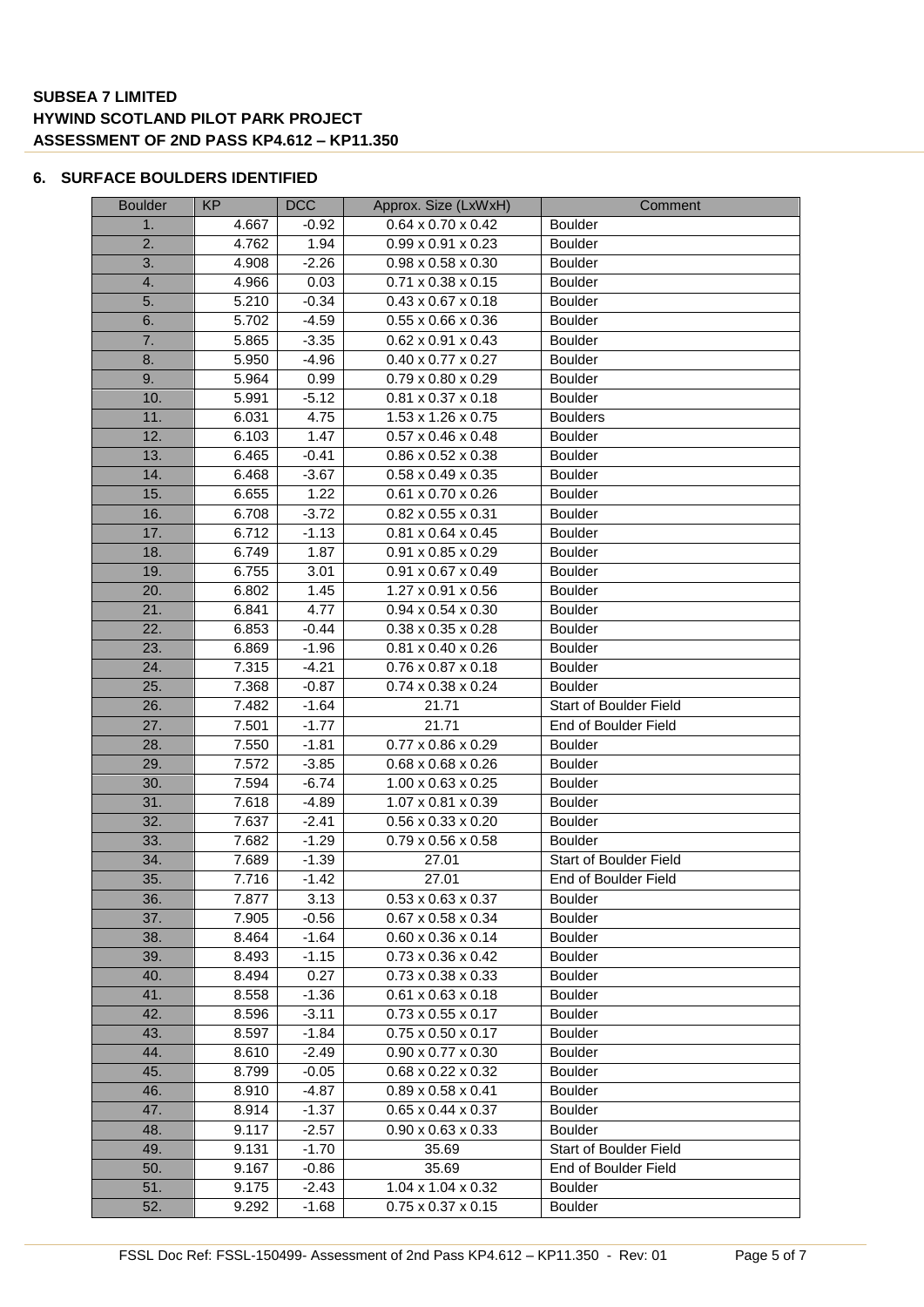| 53. | 9.321 | $-0.83$ | $0.59 \times 0.35 \times 0.25$ | <b>Boulder</b>                |
|-----|-------|---------|--------------------------------|-------------------------------|
| 54. | 9.520 | $-0.39$ | $1.16 \times 0.63 \times 0.23$ | <b>Boulder</b>                |
| 55. | 9.654 | 1.76    | $1.00 \times 0.62 \times 0.24$ | <b>Boulder</b>                |
| 56. | 9.658 | $-0.98$ | $0.63 \times 0.48 \times 0.38$ | <b>Boulder</b>                |
| 57. | 9.666 | $-1.47$ | $0.34 \times 0.47 \times 0.21$ | Boulder                       |
| 58. | 9.74  | 1.78    | $0.70 \times 0.63 \times 0.23$ | <b>Boulder</b>                |
| 59. | 9.93  | $-4.13$ | $0.71 \times 0.48 \times 0.29$ | <b>Boulder</b>                |
| 60. | 9.95  | $-2.23$ | $0.60 \times 0.75 \times 0.12$ | <b>Boulder</b>                |
| 61. | 10.02 | $-4.26$ | $0.90 \times 0.83 \times 0.46$ | <b>Boulder</b>                |
| 62. | 10.06 | $-4.47$ | $0.86 \times 1.04 \times 0.50$ | <b>Boulder</b>                |
| 63. | 10.10 | $-5.76$ | $0.83 \times 0.89 \times 0.58$ | <b>Boulder</b>                |
| 64. | 10.15 | $-0.62$ | $0.85 \times 0.50 \times 0.25$ | <b>Boulder</b>                |
| 65. | 10.28 | $-4.77$ | $0.48 \times 0.63 \times 0.23$ | <b>Boulder</b>                |
| 66. | 10.37 | 2.38    | $0.64 \times 0.70 \times 0.30$ | <b>Boulder</b>                |
| 67. | 10.39 | $-1.90$ | $0.47 \times 0.68 \times 0.18$ | <b>Boulder</b>                |
| 68. | 10.41 | $-3.33$ | $0.63 \times 0.69 \times 0.30$ | <b>Boulder</b>                |
| 69. | 10.41 | 0.15    | $0.37 \times 0.44 \times 0.23$ | <b>Boulder</b>                |
| 70. | 10.42 | $-2.56$ | $0.65 \times 0.78 \times 0.48$ | <b>Boulder</b>                |
| 71. | 10.59 | $-1.50$ | $0.47 \times 0.47 \times 0.20$ | <b>Boulder</b>                |
| 72. | 10.63 | $-3.00$ | $0.78 \times 1.29 \times 0.22$ | <b>Boulder</b>                |
| 73. | 10.67 | 1.54    | $0.45 \times 0.50 \times 0.28$ | <b>Boulder</b>                |
| 74. | 10.69 | $-1.53$ | 30.56                          | <b>Start of Boulder Field</b> |
| 75. | 10.72 | $-1.96$ | 30.56                          | End of Boulder Field          |
| 76. | 10.80 | $-3.53$ | $0.70 \times 0.37 \times 0.24$ | <b>Boulder</b>                |
| 77. | 10.81 | $-3.88$ | $0.64 \times 0.75 \times 0.37$ | <b>Boulder</b>                |
| 78. | 10.95 | 2.80    | $0.64 \times 0.63 \times 0.28$ | <b>Boulder</b>                |
| 79. | 11.00 | 2.28    | $0.72 \times 1.20 \times 0.42$ | <b>Boulder</b>                |
| 80. | 11.02 | 3.71    | $1.15 \times 0.78 \times 0.33$ | <b>Boulder</b>                |